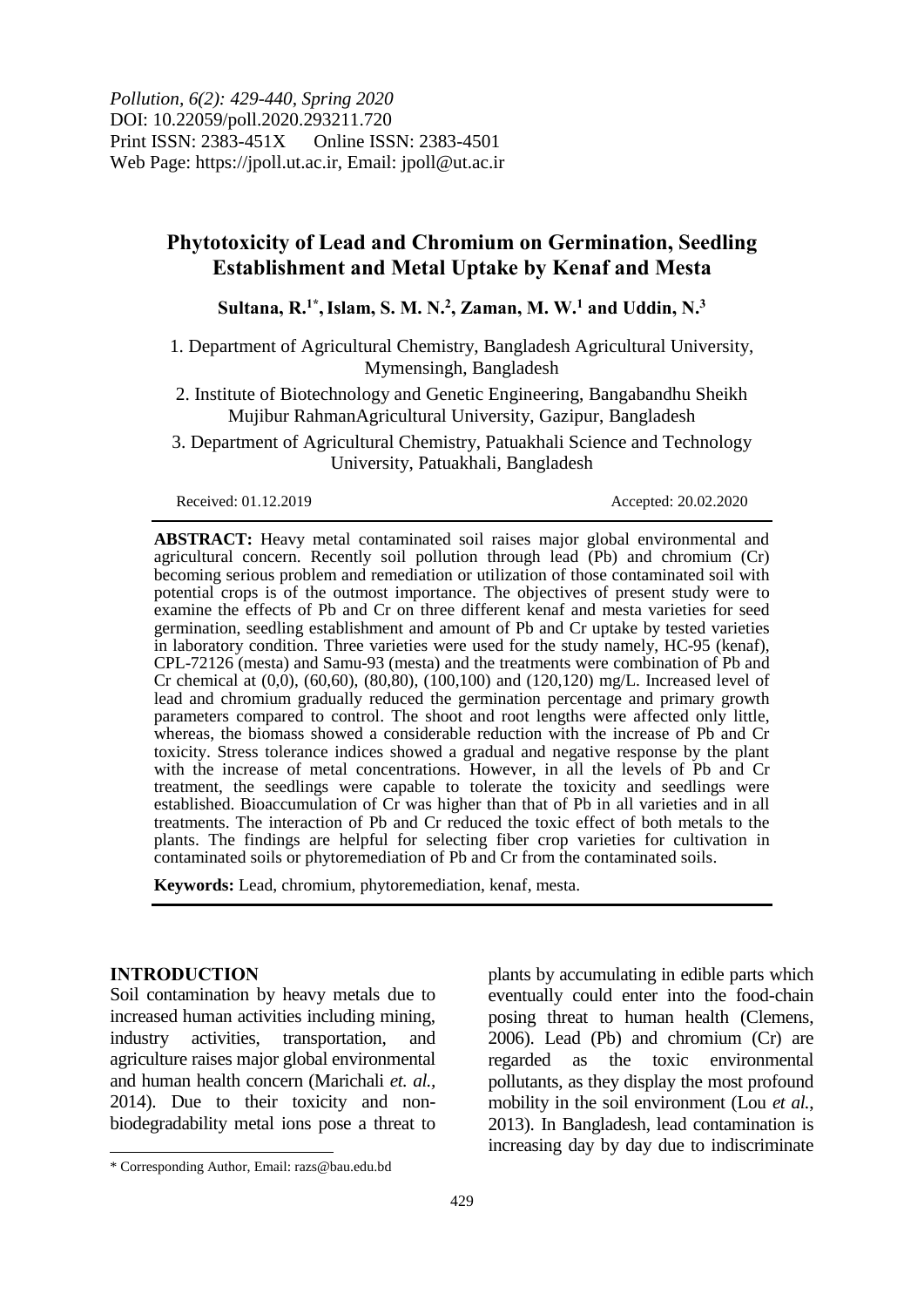use and throwing of used batteries of automobile in the agricultural land and deposition of contaminants to the soil or aquatic environment from vehicular emission (Hossain *et al.,* 2014). Cromium is widely used in industries like steel, leather and textile. Tannery and textile discharges cause a huge pollution of Cr in our soils and water. It is well documented that excess Cd or Pb inhibits plant growth, and directly or indirectly interferes with their physiological processes through disrupting their metabolism (Yourtchi and Bayat, 2013; He *et al.*, 2015). Lead also affects seed germination of *Lens culinaris* L. (Cokkizgin and Cokkizgin, 2010). Excess level of Cr was found to be harmful for plant life, reducing the protein contents, inhibiting the enzyme activity, and causing chlorosis and necrosis (Puyang, 2015). Chromium led to an inhibition of seed germination, nutrient imbalance, antioxidant enzymes, significant growth inhibition and chlorophyll content and proteins (Ali *et al.*, 2015; Zeid, 2001; Panda and Choudhury, 2005; Panda *et al.*, 2001, Shanker, 2003; Han 2004, and Shanker *et al.*, 2004), root growth and biomass, chlorosis, photosynthetic impairing and finally, plant death (Scoccianti *et al.*, 2006).

Seed is a stage in the plant life cycle that is well protected against various stresses and soon after imbibition and subsequent vegetative developmental processes, they become stress-sensitive in general (Li *et al.*, 2005). Therefore, germination of seed is thought to carefully monitor such external parameters as light, temperature and nutrient in order to maintain the protective state until external conditions become favorable for following developmental processes (Karssen, 1982; Pritchard *et al*., 1993; Bungard *et al*., 1997). Seed germination is the first physiological process to encounter abiotic stress, the ability of a seed to germinate in a medium containing metal ions would be indicative of its level of tolerance to this

metal (Mrozek Jr and Funiccilli, 1982). Inhibition of germination may result from the interference of metal ions with crucial enzymes. That is why we preferred the germination and early growth stage of the tested varieties to reveal the capability of the plants to tolerate Pb and Cr contamination.

Due to increase population, urbanization and rapid industrialization our cultivable land is reduced day by day. So, inventing cultivation technology that are capable in both successful crop production and also remove or decrease pollutants from soil is prime need to us. Jute is the most important fiber crop of Bangladesh. Besides these, it is a non-edible crop. If it is possible to reduce or remove lead and chromium pollutants from soil by growing jute crops, it will be helpful for increasing farmer's income by utilizing fallow land. Kenaf and mesta (a crop similar to jute known as mesta jute) are also fiber and commercial crops like jute. As a non-edible crop, there is no danger of bioaccumulation of the lead and chromium in to the food chain. There would be less possibility to return these pollutants into the soil within short time that uptake by a fiber crop. Considering above facts, the research was conducted with two varieties of kenaf and one variety of mesta with the objectives to examine the phytotoxic effect of Pb and Cr on kenaf and mesta and their tolerance to Pb and Cr and uptake ability of those metals by the plants from the growth media at germination stage.

## **MATERIALS AND METHODS**

Three fiber crops varieties *viz.* HC-95 (kenaf), CPL-72126 (kenaf) and Samu-93 (mesta) from two fiber crops namely kenaf (*Hibiscus cannabinus* L.) and mesta, also known as roselle (*Hibiscus sabdariffa* L.), were used for the study. Four treatments *viz.* (0,0 as control), (60,60), (100,100), (120,120) mg/L of Pb and Cr combinations were used. These doses were selected based on our previous experiment (Sultana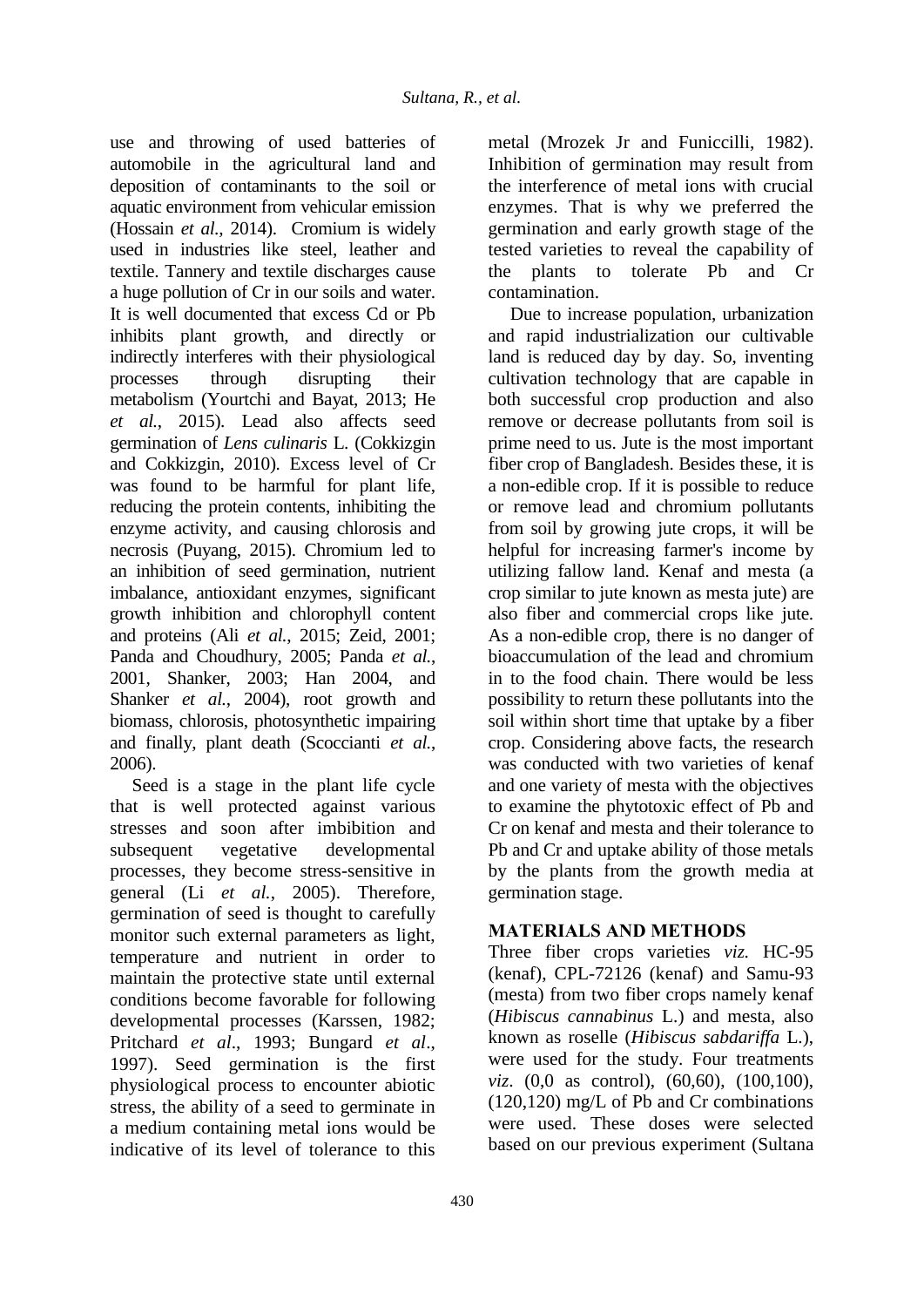*et al*., 2019) with the same three varieties where single treatment of Pb and Cr were used up to 120 mg/L and plant growth was found a little affected till the highest level of metal stress. Therefore, the combined doses were also selected up to 120 mg/L. The source of chemical was lead nitrate  $[Pb(NO_3)_2]$  for Pb and chromium oxide (CrO3) for Cr. Desired amount of lead and chromium were calculated for all the treatments from their respective chemicals. A volume of 10 mL solution from each treatment was added in each petridish over the cotton sheet before seed placement.

Seeds of different kenaf and mesta varieties were collected from Regional Jute Research Institute, Khepupara, Patuakhali, Bangladesh. A total of 25 seeds were placed in each petridish and 5-10 mL water was added in each petridish as and when necessary. The germination of the seeds was checked after 5 days of seed placing and the percent germination was calculated accordingly. After one week of germination, the root and shoot length and the fresh weight were measured. The seedlings were then placed in an oven at 80℃ for 48hr and the dry weights were taken. Twenty seedlings were selected for each parameter and the average results were calculated from the collected plants. The experiment was carried out in Completely Randomized Design (CRD) with three replications.

For chemical analysis, 0.5 g of oven dry sample was taken into a 100 mL conical flask. A volume of  $5 \text{ mL HNO}_3$  was added into the flask and stand overnight. The flask was placed on a hot plate at low heat until the brown fumes of  $NO<sub>2</sub>$  ceased and cooled with content. Then, 2.5 mL 70% HClO4 was added and raised the temperature 120°C. The digestion was stopped when dense white fumes evolved and 3-5 mL contents were remaining in the flask. Expected volume (50 mL) was made by several rinsed after cooling the digest. Then the samples were analyzed by

Atomic absorption spectrophotometry (AA-7000, Shimadzo) in the central laboratory of Bangladesh Institute of Nuclear Agriculture (BINA), Mymensingh. The detection limit of both metals is 0.1 ppb using graphite furnace. The relative standard deviation (RSD) in the analysis was set at 2 % prior to analysis. To get consistency of measurement standard was run at every10 samples intervals and the recovery was kept within 95–105 %.

Stress tolerance index was calculated to reveal the yield and stress tolerance potential of varieties or genotypes. Stress tolerance indices for different growth parameters were calculated using following formulae (Wikins, 1957)

RLSTI = (Root length of stressed plant/Root length of control plant)  $\times$  100

SLSTI = (Shoot length of stressed plant/Shoot length of control plant)  $\times$  100

FWSTI = (Fresh weight of stressed plant/Fresh weight of control plant)  $\times$  100

DWSTI = (Dry weight of stressed plant/Dry weight of control plant)  $\times$  100

All the data were analyzed using Microsoft® Excel software. The results were expressed as a mean of three replicates with± standard error (SE). Student's t-test and analysis of variance were used to evaluate the statistical significance test.

## **RESULTS AND DISCUSSION**

Lead and chromium toxicity in a combined Pb, Cr treatment at different increasing levels, negatively and gradually affected the seed germination of kenaf and mesta varieties. Among three varieties, the maximum germination percentage (100 %) was observed in CPL-72126 (kenaf) variety in control treatment and the lowest germination percentage (58.33%) was found at Samu-93 (Mesta) at combination of lead (120 mg/L) and chromium (120 mg/L) (Figure 1). All the kenaf and mesta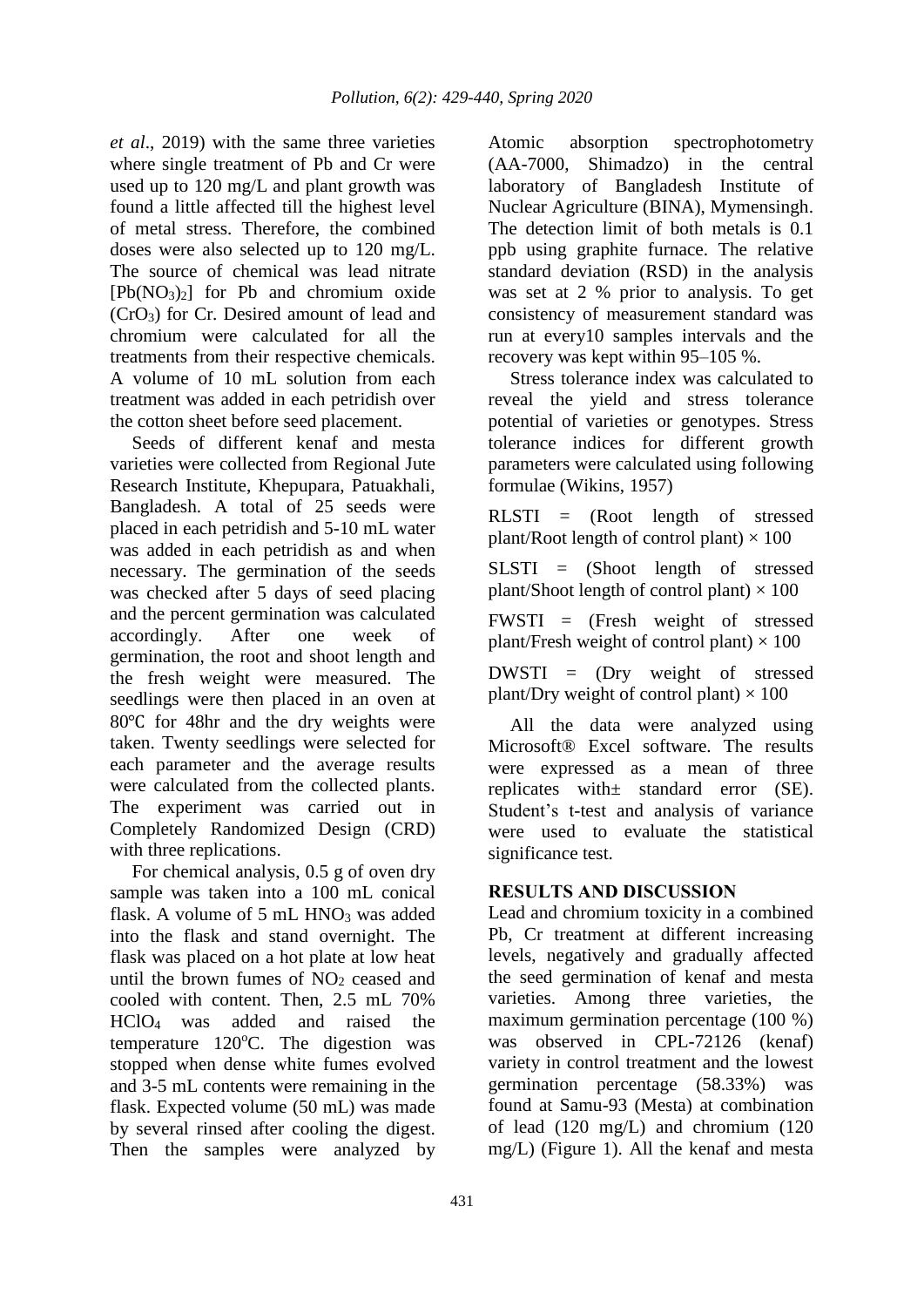varieties were affected in germination in different levels of Pb and Cr toxicity. The combined effect of Pb and Cr reduced the germination percentage to 60% at the highest level of Pb and Cr (120 mg/L) in the variety Samu-93 (mesta) compared to that of control, indicated that 40% of the seeds were failed to germinate at the highest level of both Pb and Cr combined treatment. The two kenaf varieties were found to have more tolerance to the combined metal toxicity where the seed germination percentages were 91.66 and 70 at the highest combined metal dose. Aydinalp and Marinova (2009) examined the effects of the concentrations of  $Cd^{+2}$ ,  $Cr^{+6}$ ,  $Cu^{+2}$ ,  $Ni^{+2}$ , and  $Zn^{+2}$  on seed germination of alfalfa (cultivar Malone) grown in solid media (agar). They presented result in which significant reduction in seed germination as metal

concentrations increased in the growing media. They showed that 10 mg/L of  $Cd^{+2}$ and  $Cr^{+6}$ , and the 20 mg/L of  $Cu^{+2}$  and  $Ni^{+2}$ significantly reduced seed germination and the concentration of 40 mg/L  $Cd^{+2}$ ,  $Cr^{+6}$ ,  $Cu^{+2}$ , and  $Ni^{+2}$  inhibited significantly seed germination by 44.0%, 54.0%, 39.0%, and 24.0%, respectively. Samanta (2009) reported that, with the increasing concentrations of Pb, germination of jute seeds was reduced. Pandey (2008) reported that the negative stress of the nonessential Cr is more vigorous than other heavy metals like copper in germination stage. This similar trend was also observed in our experiment. However, in our experiment the reduction of germination up to 60% was found only at Samu-93 at the level of 120 mg/L, revealed the better tolerance of all the tested variety to Pb and Cr toxicity.



**Fig. 1. Combined effect of Pb and Cr on germination of kenaf and mesta seeds (Data represents the mean of three replicates; each with 25 seeds; bar represents ± standard errors)**

Increasing level of combined lead and chromium toxicity gradually reduced the shoot growth of all of the three kenaf and mesta varieties (Fig. 2A). However, the

reduction was not very sharp rather very little with the increase of Pb and Cr application level and the inhibitory effects were not similar in all concentrations.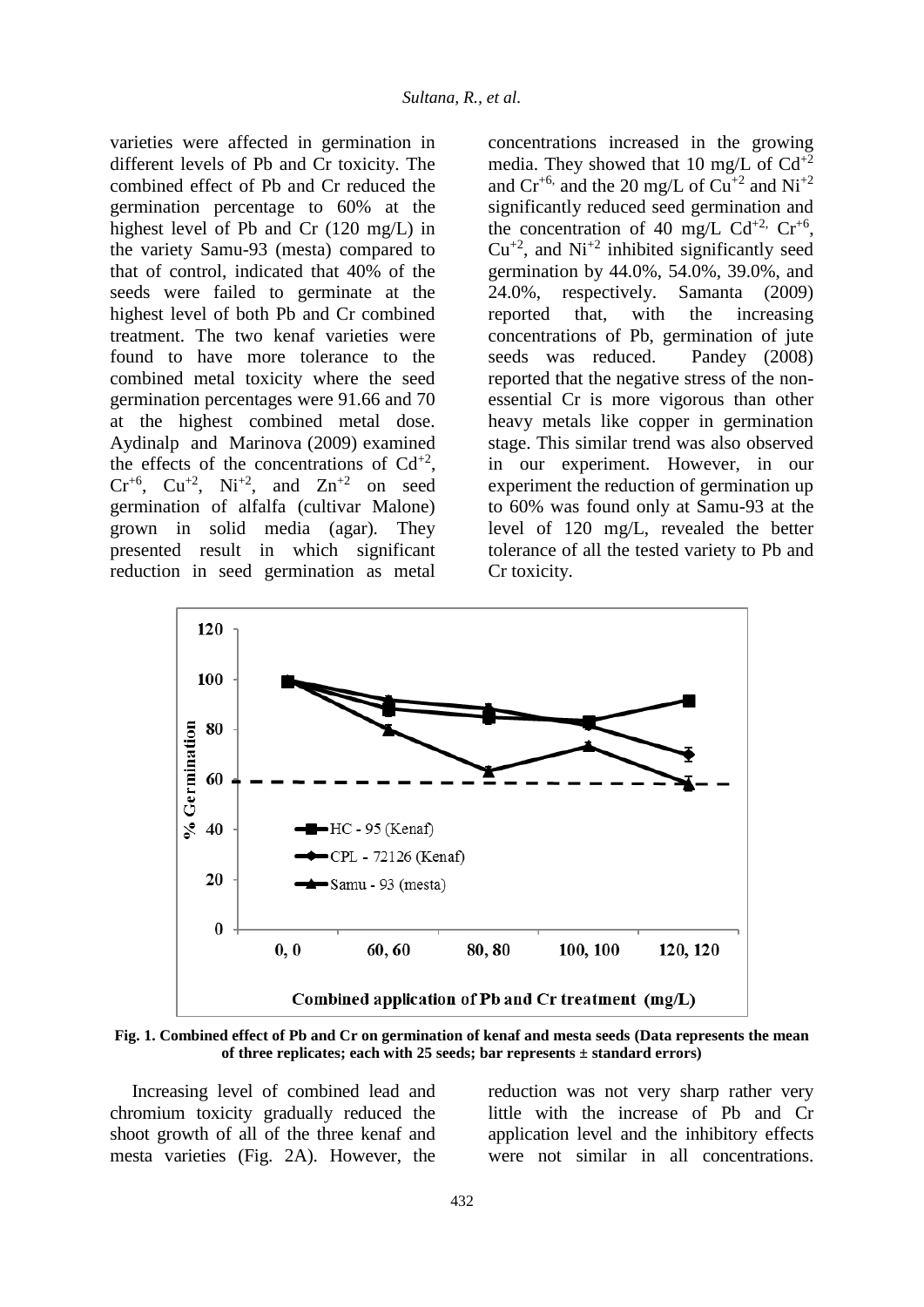Maximum shoot length was observed in HC-95 (kenaf) variety at control treatment and minimum shoot length was found in Samu-93 at the highest treatment of Pb and Cr (120 mg/L). In all the three varieties, after control the shoot lengths were more or less similar in the next two levels of combined metal applications with a gradual decrease at 100 and 120 mg/L metal applications. In the case of HC-95 (kenaf), growth of plants exposed to 60 and 80 mg/L Pb and Cr combined treatment, were statistically similar to the control plants. Under higher exposures (100 and 120 mg/L), growth inhibition was consistently higher with the increase in metal concentration. The decreasing trend of shoot growth of the seedlings against combined effect of lead and chromium toxicity was also observed by Samanta (2009) which was similar to our research findings. The reason behind the decreasing trend might be due to the toxic effect of lead and chromium on the meristematic growth of the seedlings at germination stage.

As shown in the Figure 2B, root growth was affcetd more than that of shoot growth at the same level of combined toxicity of Pb and Cr. In all the varieties, root lenghts were lower than the coresponding shoot lenght. The root growth was highest in CPL-72126 (Kenaf) in all the treatmnets except the highest level where HC-95 (kenaf) yielded the longest roots. At the level of 60 mg/L Pb and Cr level, all the three varieties yielded root lengths which were very close to their respective root lengths in control. Maximum root length was observed in CPL-72126 (Kenaf) variety at control treatment. The color of the roots in higher combined treated media became browner in color and root growth was stunted. Shadot (2009) reported similar type of decreasing trend of root lengths with increasing combined lead and chromium concentrations in different jute seeds. The stunted root might be the

tolerance mechanism of the plants against metal stress.

Observation from the experiment revealed that increased level of Pb and Cr combined treatment decreased the biomass production of the kenaf and mesta varieties (Fig. 3). In case of fresh weight, the kenaf varieties, CPL-72126 and Samu-95 produced maximum biomass yield at control experiment. With the increase of Pb and Cr level, the biomasses gradually reduced. In the case of dry weight HC-95 (kenaf) produced the highest dry biomass at control treatment. In each treatment level, the CPL-72126 produced dry biomasses very close to HC-95 in the respective treatment. The Samu-93 (mesta) produced the lowest fresh and dry biomass in all the treatments of combined Pb and Cr toxicity. Rashid (2010) conducted an experiment having five jute varieties such as *Shonpat,* HC-95 (Kenaf), CVE-3, OM-1 and O-92 in which he mentioned that fresh and dry weights of jute seedlings was significantly affected by increased level of combined toxicity of As, Cd, Pb, and Cr. This result was at par with our findings.

In one of our different experiment, Pb and Cr were applied separately to all the three kenaf and mesta varieties tested here. It was found that at the level of 120 mg/L Cr , seedling failed to established and the shoots and roots were diminished (Sultana *et al.*, 2017). When, Pb and Cr applied together at the same level (120, 120 mg/L Pb and Cr), the seedlings successfully established and shoot and root were not diminished. Although, the root growth was stunted and root color were brownish and produced more lateral secondary roots, the plants could well tolerate the level of combined Pb and Cr than the individual Cr level. The result suggests that the interaction of Pb and Cr might reduce the toxicity of both metals, especially the Cr toxicity to the plants.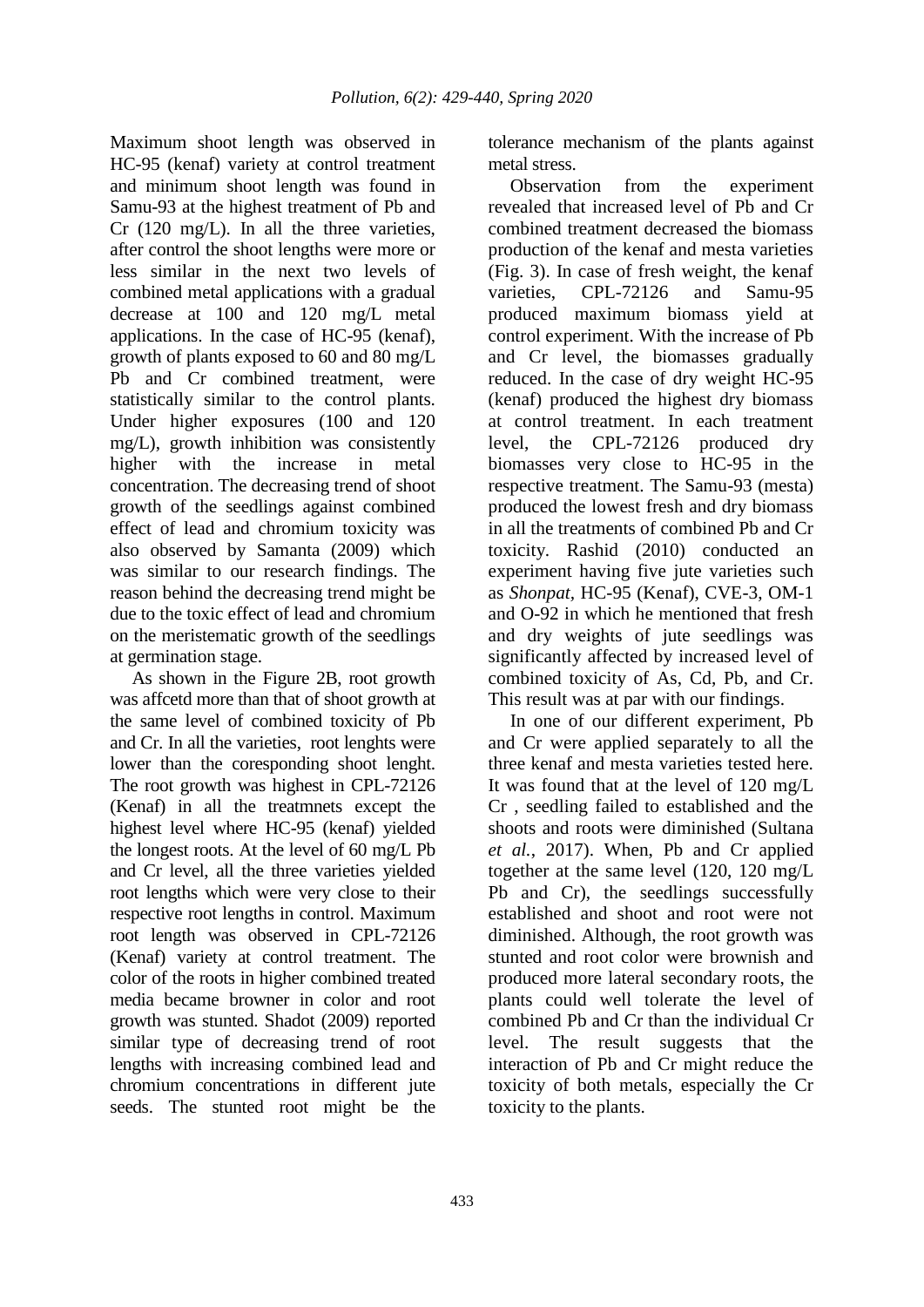



**Fig. 2. Effect of Pb and Cr toxicity on (A) shoot and (B) root growth of kenaf and mesta seedlings (Data**  represents the mean of three replicates; each with  $25$  seedlings; bar represents  $\pm$  standard errors. **Shoot and root length were compared among the treatments in each varieties; column with same**  letters are not significantly differ according to Tuky's combined test at p<0.01).



**Fig. 3. Biomass of kenaf and mesta seedlings as affected by Pb and Cr treatment (Data represents the mean of three replicates; bar represents ± standard error)**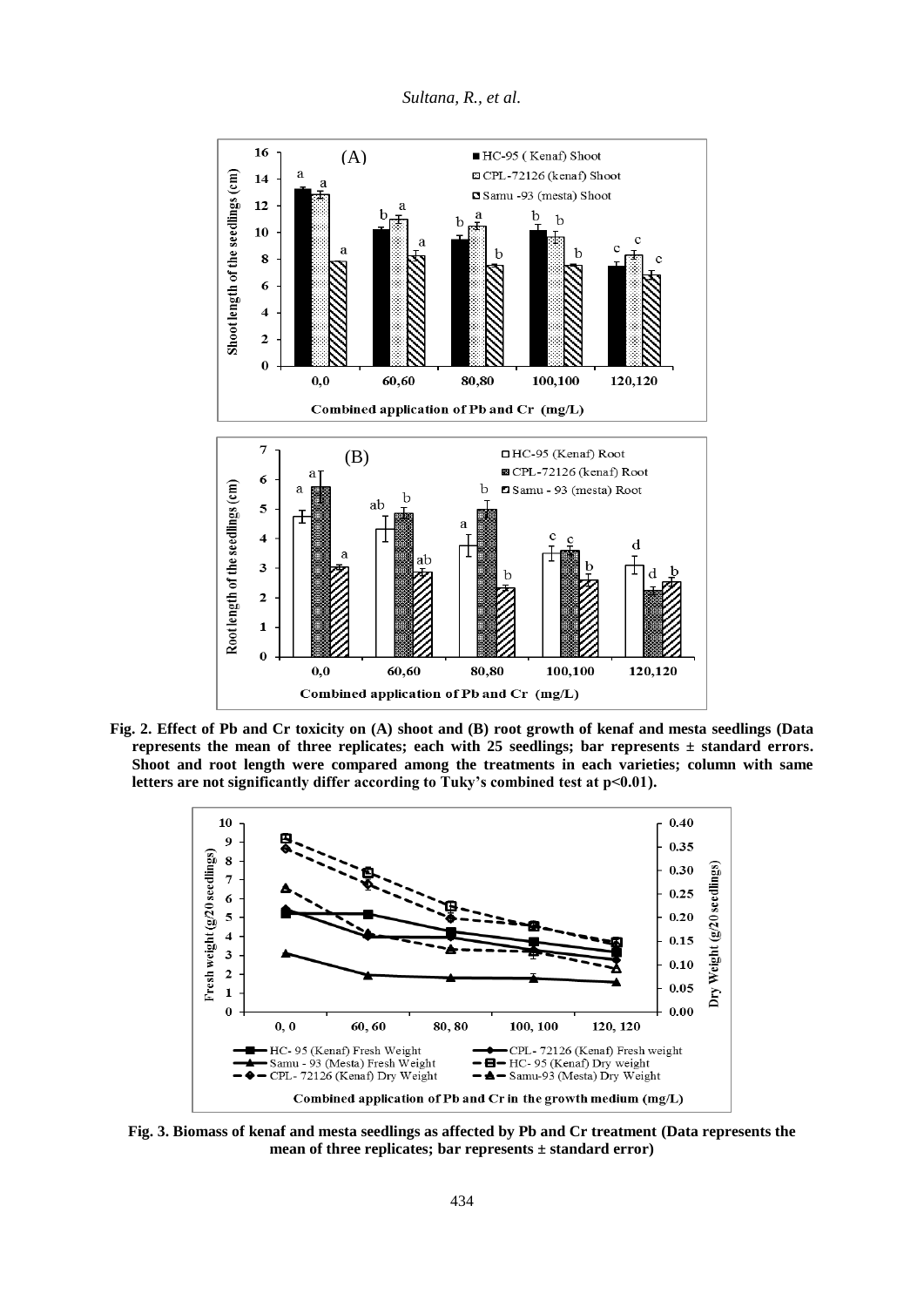Increased levels of Pb and Cr negatively affected the stress tolerance ability of the seedlings in all the three varieties. Unlike to the root and shoot length where CPL-12726 (kenaf) produced the highest value, Samu-93 (mesta) was found to be best tolerant up to 120 mg/L Pb and Cr treatment in terms of shoot and root length stress tolerance indices. As shown in the table 1, in Samu-3(mesta) at the highest level of Pb and Cr (120,120 mg/L), the stress tolerance index was lowered only by 14% and 17% for SLSTI (Shoot Length Stress Tolerance Index) and RLSTI (Root Length Stress Tolerance Index), respectively, compared to control. At the first treatment (60,60 mg/L Pb and Cr), SLSTI and RLSTI were 105.13 % and 94.48 %, indicated that seedlings were enough capable to tolerate that level of Pb and Cr in terms of shoot and root length. The shoots of two kenaf varieties HC-95 tolerate he metal stress from 77.40% to 56.58 % and CPL-72126 tolerate 85.80% - 65.05% metal stress. Root length stress tolerance index was found lowest in case of CPL-72126 kenaf variety (39.71%).

Both fresh and dry weight stress tolerance indices were found highest in the case of HC-95 (kenaf) followed by CPL-72126 (kenaf) and Samu-93 (mesta) at the first metal treatment (60,60 Pb and Cr). The trend was similar to the rest treatments. Fresh weight stress tolerance indices (FWSTI) were 99.67%, 72.45%, 62.58% in case of HC-95 (kenaf), CPL-72126 (kenaf) and Samu-93 (mesta), respectively at the initial dose of Pb and Cr.

| <b>Treatments of</b><br>Pb and Cr | <b>Variety</b>       | <b>SLSTI</b>      | <b>RLSTI</b>      | <b>FWSTI</b>      | <b>DWSTI</b>      |
|-----------------------------------|----------------------|-------------------|-------------------|-------------------|-------------------|
| 0,0                               | $HC-95$<br>(Kenaf)   | $100.00 \pm 0.00$ | $100.00 \pm 0.00$ | $100.00 \pm 0.00$ | $100.00 \pm 0.0$  |
| 60,60                             |                      | $77.40 \pm 1.66$  | $90.90 \pm 5.56$  | $99.67 \pm 1.79$  | $80.43 \pm 0.46$  |
| 80,80                             |                      | $71.65 \pm 2.95$  | $79.21 \pm 5.43$  | $81.83 \pm 3.31$  | $60.96 \pm 3.86$  |
| 100,100                           |                      | $76.68 \pm 4.06$  | $74.05 \pm 6.16$  | $71.64 \pm 4.23$  | $149.39 \pm 2.73$ |
| 120,120                           |                      | $56.58 \pm 2.78$  | $66.02 \pm 8.51$  | $60.84 \pm 1.75$  | $40.30 \pm 2.89$  |
| 0,0                               | CPL-72126<br>(Kenaf) | $100.00 \pm 0.00$ | $100.00 \pm 0.00$ | $100.00 \pm 0.00$ | $100.00 \pm 0.0$  |
| 60,60                             |                      | $85.80 \pm 3.85$  | $86.48 \pm 10.45$ | $73.10 \pm 1.46$  | $77.90 \pm 3.46$  |
| 80.80                             |                      | $81.81 \pm 2.53$  | $88.46 \pm 10.42$ | $72.45 \pm 2.31$  | $57.21 \pm 2.01$  |
| 100,100                           |                      | $75.21 \pm 2.17$  | $63.98 \pm 7.8$   | $60.30 \pm 1.24$  | $53.09 \pm 2.60$  |
| 120,120                           |                      | $65.05 \pm 4.01$  | $39.71 \pm 5.24$  | $50.56 \pm 1.80$  | $40.86 \pm 3.30$  |
| 0.0                               | Samu-93<br>(Mesta)   | $100.00 \pm 0.00$ | $100 \pm 0.00$    | $100.00 \pm 0.00$ | $100.00 \pm 0.00$ |
| 60,60                             |                      | $105.13 \pm 5.18$ | $94.48 \pm 2.24$  | $62.58 \pm 1.18$  | $63.28 \pm 1.01$  |
| 80.80                             |                      | $95.76 \pm 0.86$  | $77.14 \pm 4.56$  | $58.29 \pm 0.58$  | $50.64 \pm 1.33$  |
| 100,100                           |                      | $96.20 \pm 1.26$  | $85.81 \pm 7.10$  | $57.25 \pm 7.64$  | $48.68 \pm 5.77$  |
| 120,120                           |                      | $86.85 \pm 2.95$  | $83.38 \pm 2.36$  | $51.01 \pm 0.74$  | $35.19 \pm 0.31$  |

**Table 1. Stress tolerance index (%) of the seedlings at increased levels of Pb and Cr** 

SLSTI = Shoot length stress tolerance index, RLSTI= Root length stress tolerance index, FWSTI= Fresh weight stress tolerance index and DWSTI= Dry weight stress tolerance index

Dry weight stress tolerance index was found to be affected as lowest as 40 % in case of HC-95 (kenaf) and CPL-72126 (kenaf). Samu-93 variety was found to be less tolerant in case of dry weight stress tolerance index. At highest level of Pb and Cr the DWSTI was found 35.19 % in Samu-93 (mesta). The effects of Cr and Pb treatments on the stress tolerance of plants have been reported over the last few years (Murtaza *et al*., 2018, Akinchi and Akinchi, 2010). It is suggested that mechanism of stress tolerance helps plant to maintain growth even in the presence of potentially toxic metal concentrations (Clemens, 2006; Diwan *et al.*, 2010) where the root and shoot growth used as an important parameter of heavy metal tolerance At the cellular level, oxidative stress has been reported as a common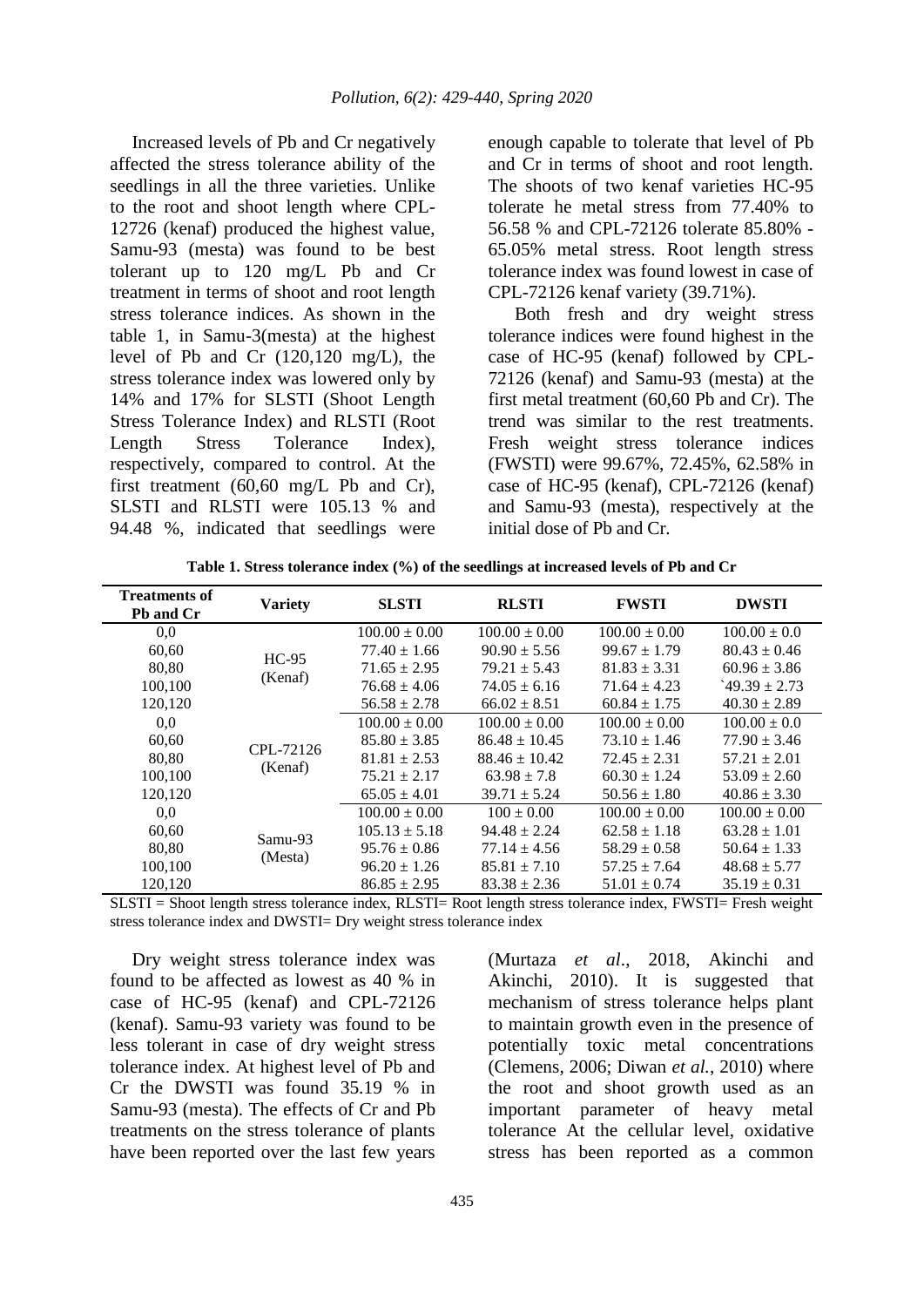mechanism in stress situations (Akinchi and Akinchi, 2010). Among our experimental varieties based on RLSTI and SLSTI mesta or roselle variety was more tolerant. However, the two kenaf varieties, HC-95 and CPL-72126 might tolerated the stress by producing more lateral roots resulting in more fresh and dry weight.

Bioaccumulation of lead and chromium by kenaf and mesta varieties were evaluated at germination stage and the result showed that all the three varieties tested in the experiment, took up Pb and Cr at an increasing rate with the increase of the metals treatment (Fig.4). Maximum lead uptake was found in HC-95 (Kenaf) 100 mg/L Pb and Cr combined treatment and it is similar to that in 100 mg/LPb and Cr combined treatment. All the three varieties accumulated Pb from the Pb and Cr treated media, gradually increased the Pb accumulation and then decreased. At the maximum level of Pb and Cr, the Pb uptake by the all three varieties was reduced a little compared the previous level. The minimum Pb accumulation was found in Samu-93 (mesta) at 60 mg/L Pb and Cr combined treatment. The accumulation pattern of Cr was also the similar to Pb, i.e, the accumulation of Cr first increased with the increase of Pb and Cr combined treatment and then decreased a little at the highest level of Pb and Cr. However, the CPL-72126 (kenaf) was exception, where, the accumulation of Cr increased with the increase of Pb and Cr treatment till the highest treatment level. The highest Cr accumulation (0.741 mg/g of dry weight) was found at100 mg/L and 120 mg/L Pb and Cr combined treatment in HC-95 (Kenaf) and in CPL-72126 (kenaf) respectively. The lowest Cr uptake was recorded in Samu-93 (mesta) variety at 80 mg/L Pb and Cr combined treatment (0.025 mg/g of dry wt).



**Fig. 4. Uptake of Pb and Cr by kenaf and mesta seedlings at increasing levels of Pb and Cr treatment (Data represents the mean of three replicates; bar represents ± standard errors)**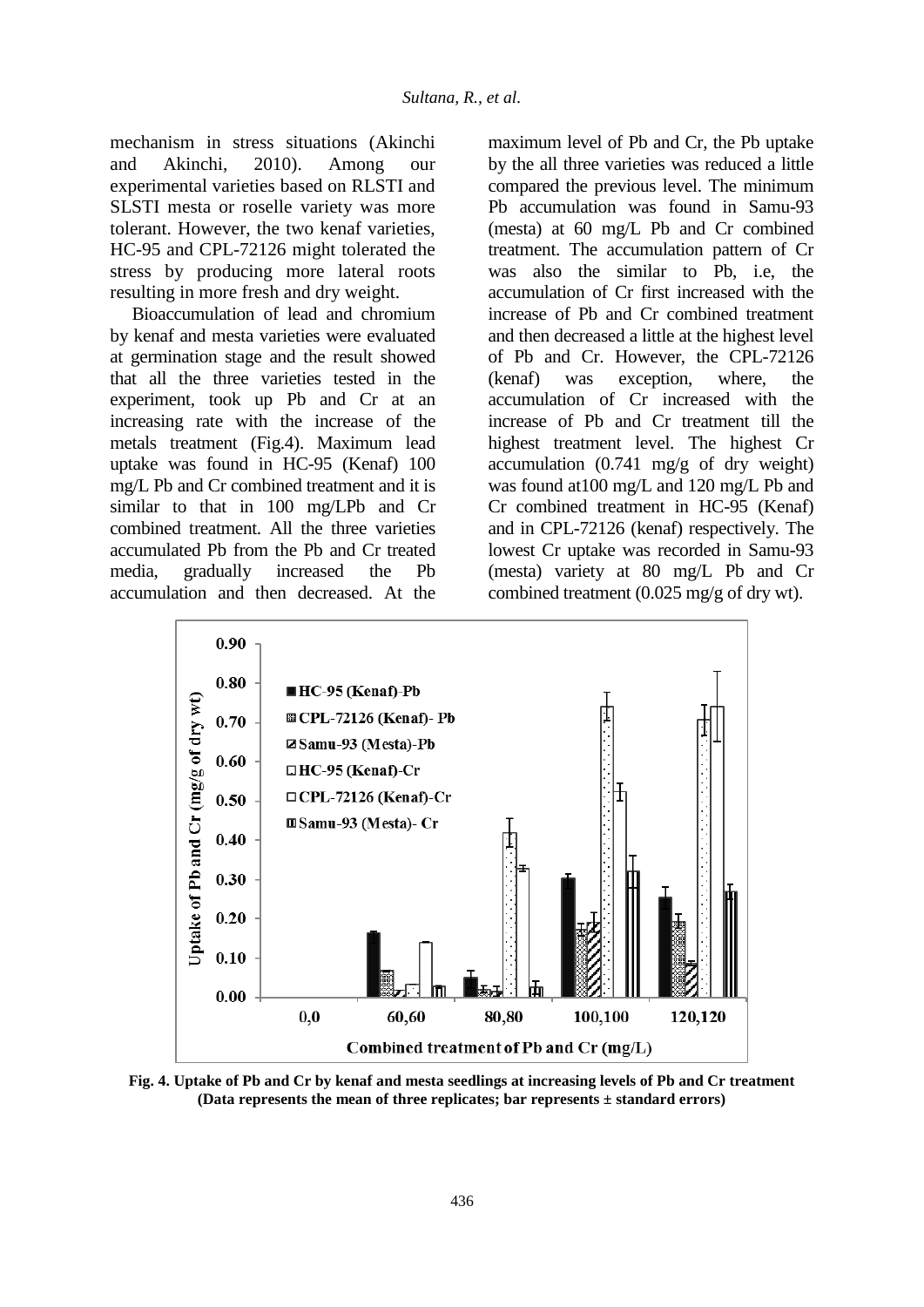

**Fig. 5. Interaction effect of Pb and Cr treatment on these metal accumulations in the (A) HC-95 (kenaf), (B) CPL-72126 (kenaf) and (C) Samu-93 (mesta) seedlings (Bars indicate the ± standard error of the means (n= 3). \* Significantly different according to paired T-test (\* at** *P***< 0.05, \*\* at** *p <***0.01, \*\*\* at** *p <***0.001) between Pb and Cr accumulation. (T-test table included in Supplementary table)**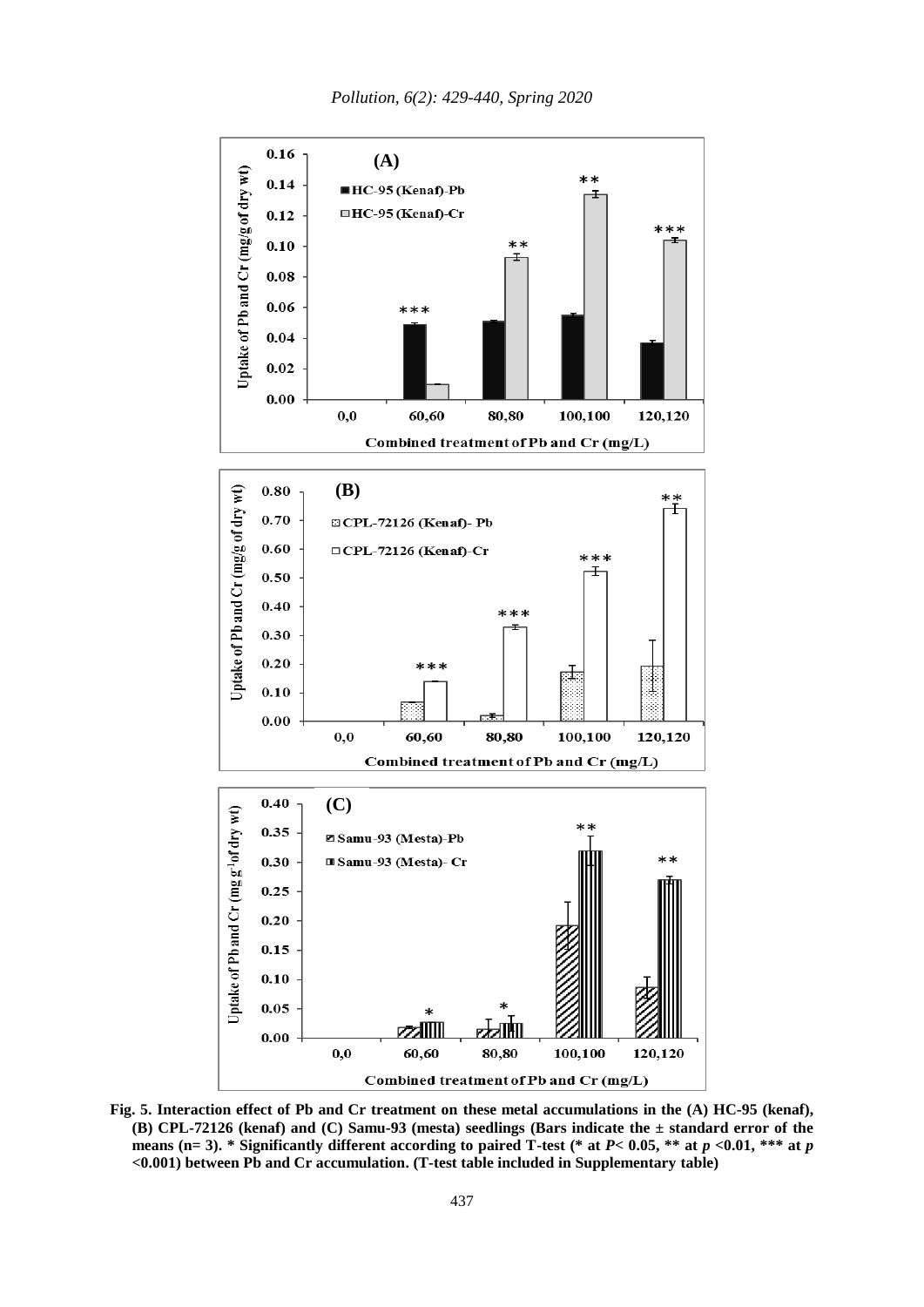The bioaccumulation of Cr was much higher than Pb in all treatments and in all varieties. It is very interesting to note that, in the single application of Pb and Cr separately, from 0 to 120 mg/L, the bioaccumulation of Pb was higher than Cr by the three same kenaf and mesta varieties in all the treatments (Sultana *et al*., 2019). As shown in the Figure 5, in the case of combined application in all varieties and in all treatments, the Cr accumulation was significantly higher than that of Pb accumulation. The only exception is in the case of HC-95 (kenaf) at 60,60 mg/L Pb and Cr combined treatment, where Pb accumulation was higher than Cr accumulation. Student-t test revealed a significant variation among Pb and Cr accumulation in all three varieties. It is also found that, in combined treatment of Pb and Cr, accumulation of lead was lower than in single treatment of Pb (Sultana *et al.*, 2019), whereas, the accumulation of Cr was not found to be affected very much by the interaction of the chemicals. These results indicated that, interaction of the lead and chromium in the growth media reduced the metal uptake by the seedlings, but in same treatments increase the chromium uptake compared to their single application as explained by Sultana *et al.*, 2019. The reason could be the interaction effect of Pb and Cr in the growth media might reduce the Pb toxicity, while Cr become more active in the growth media and taken up more by the seedlings than the bioaccumulation of Pb.

## **CONCLUSION**

Phytotoxic effects of Pb and Cr on two kenaf and one mesta varieties, namely, HC-95 (kenaf), CPL-72126 (Kenaf), Samu-93 (mesta) were evaluated against different levels of Pb and Cr in a combined treatment at seedlings stage. Increased levels of lead and chromium negatively affected the germination. The other early growth parameters of the test varieties such as root length, shoot length, fresh weight and dry weight were affected slowly and gradually with the increase of treatments of those chemical. The germination percentage was found similar in HC-95 and CPL-72126 kenaf, except at the highest treatment level. The highest root and shoot lengths were observed in CPL-72126 (Kenaf) variety. Both fresh and dry weights were found higher in HC-95 (kenaf) which was very close to CPL-72126 (kenaf) in all the levels of lead and chromium combined treatments. All the tested varieties resulted a gradual negatively responded to the increase of combined metal stress. Root and Shoot length stress tolerance was found higher in Samu-93 (mesta) in all Pb and Cr levels, whereas, fresh and dry weight stress tolerance were found higher in two kenaf varieties compared to mesta.

The accumulation of Pb and Cr by the three varieties was also determined. The results revealed that, the bioaccumulation of Cr was much higher than Pb in all treatments and in all varieties. Maximum Pb uptake was found in HC-95 (Kenaf) 100 mg/L Pb and Cr combined treatment. The highest Cr accumulation was also found in HC-95 (Kenaf) at 120 mg/L Pb and Cr combined treatment. The interaction effect of Pb and Cr might reduce the toxic effects of the metals, especially the toxicity of Pb on the seedlings.

It can be concluded that, all the three varieties are efficient to tolerate lead and chromium in the growth media contained the heavy metals up to120 mg/L at germination and early growth stage. Among the three varieties HC-95 (kenaf) and CPL-72126 (kenaf) varieties showed the better performance in respect to germination and growth and HC-95 (Kenaf) showed best performance in terms of bioaccumulation of the metals. Based on the findings, it can be suggested that HC-95 and CPL-72126 kenaf varieties can be selected to cultivate as a cash crop in the soils contaminated with Pb and Cr or for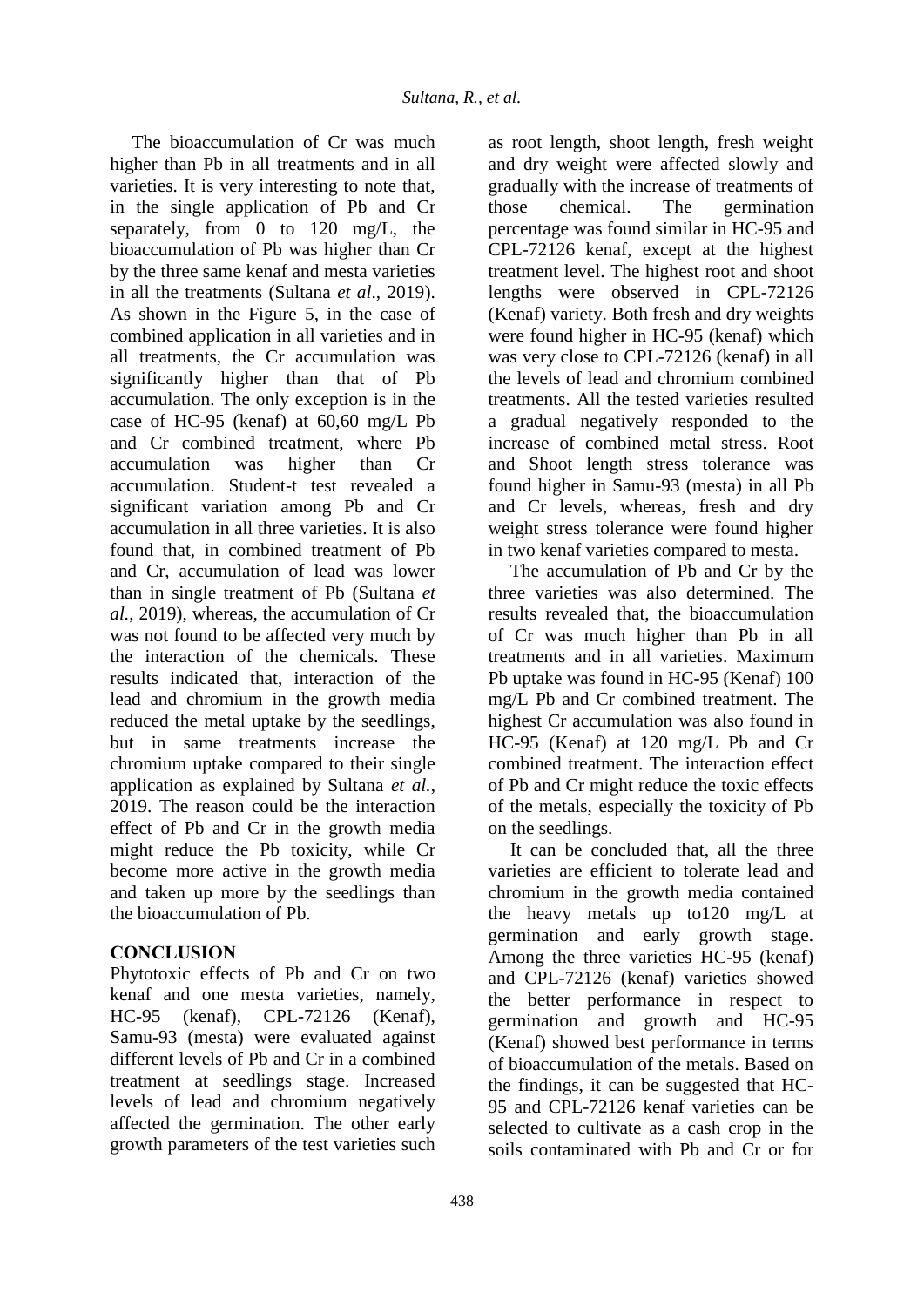phytoremediation of Pb and Cr contaminated soil.

#### **GRANT SUPPORT DETAILS**

The present research did not receive any financial support.

### **CONFLICT OF INTEREST**

The authors declare that there is not any conflict of interests regarding the publication of this manuscript. In addition, the ethical issues, including plagiarism, informed consent, misconduct, data fabrication and/ or falsification, double publication and/or submission, and redundancy has been completely observed by the authors.

#### **LIFE SCIENCE REPORTING**

No life science threat was practiced in this research.

#### **REFERENCES**

Abdul-Baki, A. A. and Anderson, J.D. (1993). Vigour Determination in Soybean Seed by Multiple Criteria. Crop Sci., 13 (6); 630-633.

Akinci, I.E. and S. Akinci, S. (2010). Effect of chromium toxicity on germination and early seedling growth in melon (*Cucumismelo* L.). African J. Biotechnol*.*, 9 (29); 4589-4594.

Ali, S., Chaudhary A., Rizwan, M., Anwar, H.T., Adrees, M., Farid, M., Irshad, M.K., Hayat, T. and Anjum, S.A. (2015). Alleviation of chromium toxicity by glycinebetaine is related to elevated antioxidant enzymes and suppressed chromium uptake and oxidative stress in wheat (*Triticuma estivum* L.). Environ. Sci. Pollut. Res. Int., 22(14); 10669-78.

Bewly, J.D. and Black, B.M. (1982). Physiology and Biochemistry of Seeds in Relation to Germination, Springer Verlag, New York, pp: 40-80.

Bungard, R.A., Mcneil, D., and Morton, J.D. (1997). Effects of chilling, light and nitrogencontaining compounds on germinations, rate of germination and seed inhibition of *Clematis vitalba* L. Ann. Bot.,79; 643-645.

Clemens, S. (2006). Toxic metal accumulation, responses to exposure and mechanisms of tolerance in plants. Biochimie, 88 (11);1707-1719.

Cokkizgin, A. and Cokkizgin, H. (2010). Effects of lead (PbCl<sub>2</sub>) stress on germination of lentil (*Lens culinaris*Medic) lines. African J. Biotechnol., 9(50); 8608-8612.

Wilkins, D. A. (1957). A technique for Measurement of Lead Tolerance in Plants. Nature, 180 (4575); 37-38.

Dasgupta, R., Pranveer, S.S. and Amit, B. M. (2011). Ability of *Cicerarietinum* (L.) for bioremoval of Lead and Chromium from Soil. Int. J. Technol. and Eng. System (IJTES), 2 (3): 145-148.

Diwan, H., Khan, I., Ahmad, A. and Iqbal, M. (2010). Induction of phytochelatins and antioxidant defence system in *Brassica juncea* and *Vigna radiata* in response to chromium treatments. Plant Growth Regulation, 61(1); 97-107.

Han, F.X., Sridhar, B.B.M., Monts, D.L. and Su, Y. (2004). Phytoavailability and toxicity of trivalent and hexavalent chromium to *Brassica juncea*. New Phytol,*.*162; 489.

He, J., Ji, Z.-X., Wang, Q.-Z., Liu, C- F. and Zhou, Y.-B. (2016). Effect of Cu and Pb pollution on the growth and antionxidant enzyme activity of *Suaeda heteroptera*. Ecol. Engg., 87; 102–109.

Hossain, M.A., Mostofa, M., Alam, M.N., Sultana, M. R. and Rahman, M.M. (2014). Assessment of lead contamination in different samples around the industrial vicinity in selected areas of Bangladesh. Bangladesh J. Vet. Med*.*,12 (1); 83-89.

Jeliazkova, E.A. and Craker, L.E. (2002). Seed germination of some medicinal and aromatic plants in a heavy metal environment. J. Herbs Spices and Medicinal Plants*,*10 (2); 105-112.

Karssen, C.M. (1982). Seasonal patterns of dormancy in weed seeds. (In Khan, A. A. (eds.), The Physiology and Biochemistry of Seed Development, Dormancy and Germination Elsevier Biomedical Press. Amsterdam. The Netherlands, 243270.

Li, W., Khan, M. A., Yamaguchi, S. and Kamiya, Y. (2005). Effects of heavy metals on seed germination and early seedling growth of *Arabidopsis thaliana*. Plant Growth Regulation, 46; 45–50.

Lou, Y., Luo, H., Hu, T., Li, H. and Fu, J. (2013). Toxic effect, uptake, and translocation of Cd and Pb in perennial ryegrass. Ecotoxicology, 22; 206–214.

Marichali, A., Dallali, S., Ouerghemmi, S., Sebei, H. and Hosni, K. (2014). Germination, morphophysiological and biochemical responses of coriander (*Coriandrum sativum* L.) to zinc excess. Ind. Crop Prod., 55; 248–257.

Mrozek Jr, E. and Funicclli, N. A. (1982). Effect of lead and on germination of *Spartina alterniflora* Losiel seeds at various salinities. Environ Exp. Bot., 22; 23–32.